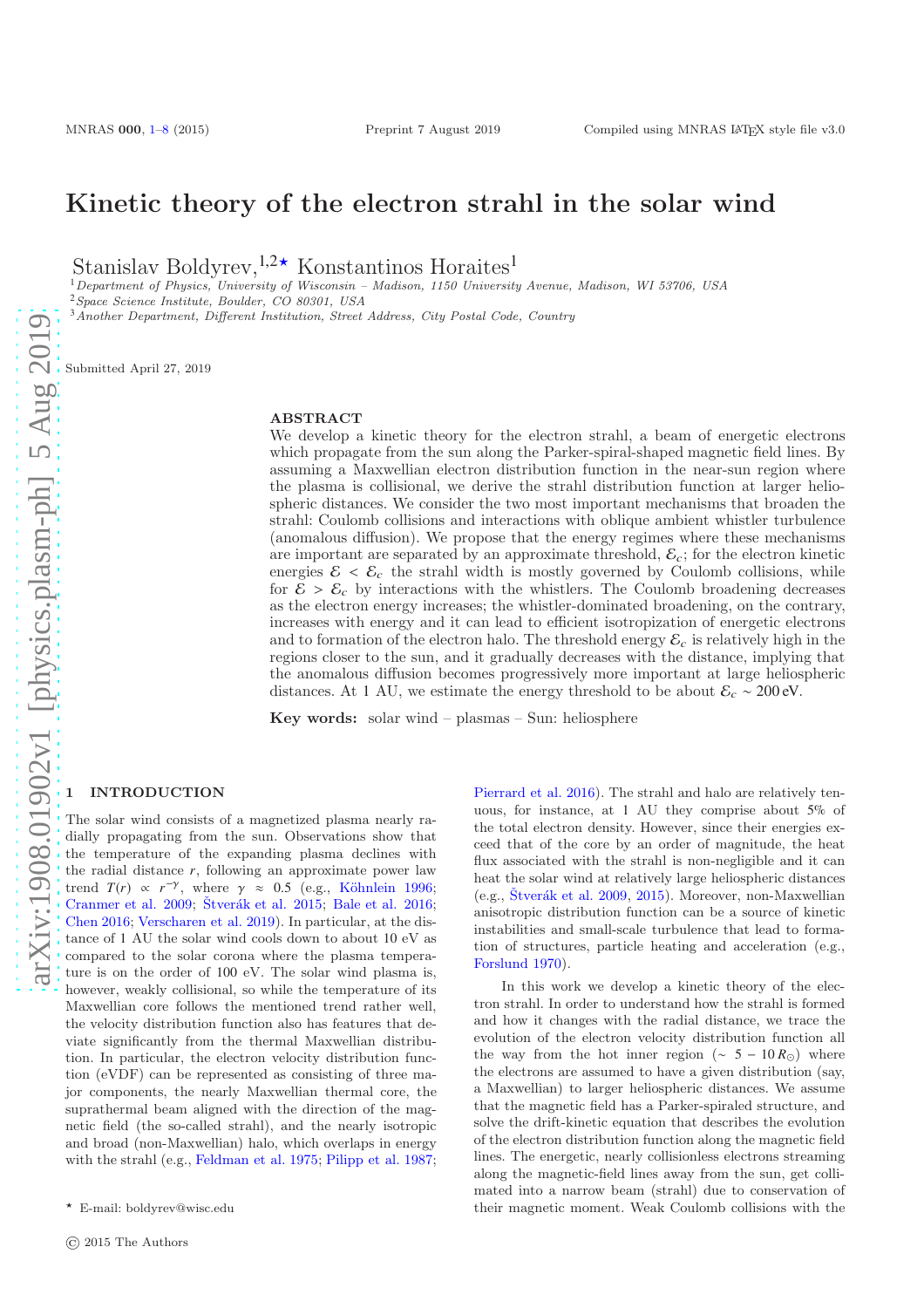background plasma, on the other hand, tend to broaden their collimation angle.

Comparison with some strahl measurements in the fast solar wind (e.g., Štverák et al. 2009, [2015;](#page-7-2) [Horaites et al.](#page-7-10) [2018a](#page-7-10)[,b\)](#page-7-11) demonstrates that our Coulomb theory allows one to describe the physics of strahl formation rather well, on both qualitative and quantitative levels. In particular, the theory is able to predict the strahl angular broadening and the number of particles in the strahl. When the Coulomb theory provides a good agreement with the observational data, it means that other possible scattering mechanisms, such as interactions of the electrons with plasma fluctuations, are relatively unimportant [\(Ogilvie et al. 2000;](#page-7-12) [Pierrard et al. 2001](#page-7-13); [Horaites et al. 2015,](#page-7-14) [2018a](#page-7-10)[,b,](#page-7-11) [2019](#page-7-15)).

In some measurements, however, the angular distribution of the strahl electrons is wider than the distribution predicted by the Coulomb model (e.g., [Anderson et al. 2012;](#page-6-2) [Graham et al. 2017,](#page-7-16) [2018](#page-7-17)). In such cases, it is reasonable to assume that the enhanced broadening is provided by ambient plasma turbulence that scatter the energetic electrons (anomalous scattering); such scattering should be taken into account in addition to that provided by Coulomb collisions (classical scattering). One of the natural candidates for the anomalous scattering is whistler turbulence (e.g., [Gary et al. 1975](#page-7-18), [1994](#page-7-19); [Vocks & Mann 2003;](#page-7-20) [Vocks et al.](#page-7-21) [2005](#page-7-21); [Saito & Gary 2007](#page-7-22); [Pagel et al. 2007;](#page-7-23) [Pierrard et al.](#page-7-24) [2011](#page-7-24); [Wilson et al. 2013;](#page-7-25) [Lacombe et al. 2014](#page-7-26); Kajdič et al. [2016](#page-7-27); [Stansby et al. 2016](#page-7-28); [Tang et al. 2018](#page-7-29)). In order to analyze the strahl broadening caused by whistler turbulence, we assume that the turbulence is oblique with respect to the background magnetic field, and incorporate the anomalous scattering in the drift kinetic equation. In this respect our consideration is complementary to previous studies that considered electron-strahl broadening caused by the whistlers propagating *along* the background magnetic field [\(Pierrard et al. 2011](#page-7-24); [Tang et al. 2018\)](#page-7-29).

We find that the scattering by the whistlers rapidly increases with the intensity of the turbulence. As a result, the two scattering mechanisms (that is, Coulomb scattering and scattering by the oblique whistlers) dominate in different regions of the phase space roughly separated by an energy threshold,  $\mathcal{E}_c$ . The strahl electrons with lower energies,  $\mathcal{E} < \mathcal{E}_c$ , are mostly scattered by classical Coulomb collisions, while the more energetic electrons, with energies exceeding  $\mathcal{E}_c$ , by whistler turbulence. As the anomalous scattering becomes far more significant than Coulomb collisions at high energies, it may lead to isotropization of the energetic strahl electrons and to formation of the electron halo. We estimate that at 1 AU, the threshold energy may be on order of 200 eV. The dominance of Coulomb collisions at lower energies and the predicted energy-dependent strahl broadening at higher energies is qualitatively consistent with the recent analytical and observational studies (e.g., [Horaites et al. 2019;](#page-7-15) Berčič et al. 2019).

### 2 THE COULOMB THEORY OF THE STRAHL

In this section, we develop a kinetic theory for the strahl component of the eVDF taking into account classical Coulomb collisions and neglecting anomalous scattering effects. The speed of the strahl electrons is significantly larger than that of the solar wind. The suprathermal electrons not only experience significantly weaker Coulomb collisions as compared to the core electrons, but they also stream from the sun to very large distances (∼ 10 AU) along nearly stationary magnetic-field lines. Indeed, the magnetic field lines are advected with the speed of the solar wind, while the speed of the electrons is much higher.

When the collision frequency is much smaller than the gyrofrequency of the particles, the electron velocity distribution function is gyrotropic; it can be averaged over the fast period or electron gyromotion. It can then be written using the variables of velocity  $\nu$ , the cosine of the angle between velocity and the (anti-sunward directed) background magnetic field  $\mu \equiv \cos \theta = v_{\parallel}/v$ , and the distance along a magnetic field line *x*. The distribution obeys the following driftkinetic equation (e.g., [Kulsrud 2005](#page-7-30); [Horaites et al. 2015](#page-7-14)):

<span id="page-1-0"></span>
$$
\frac{\partial f}{\partial t} + \mu v \frac{\partial f}{\partial x} - \frac{1}{2} \frac{d \ln B}{dx} v \left( 1 - \mu^2 \right) \frac{\partial f}{\partial \mu}
$$

$$
- \frac{eE_{\parallel}}{m_e} \left[ \frac{1 - \mu^2}{v} \frac{\partial f}{\partial \mu} + \mu \frac{\partial f}{\partial v} \right] = \hat{C}(f). \tag{1}
$$

In this equation,  $E_{\parallel} = -\nabla \phi(x) \cdot \hat{x}$  is the electric field along the magnetic field line, and  $\hat{C}(f)$  denotes the collision integral.

Let us first consider a purely collisionless evolution,  $\hat{C}(f) = 0$ , and assume that we are interested in a steady-state distribution. Equation [\(1\)](#page-1-0) then takes an especially simple form if one uses the following variables: the magnetic moment  $M = m_e v_\perp^2 / (2B(x))$ , the total energy  $E = m_e v^2 / 2 + e\phi(x)$ , and the distance *x*. As can be directly verified, the electron velocity distribution function  $f(E, M, x)$  then obeys the equation

<span id="page-1-1"></span>
$$
\mu v \partial f / \partial x = 0, \tag{2}
$$

meaning that the distribution function is independent of the distance. The magnetic field lines that generally follow the Parker-spiral configuration, are almost radial close to the sun. By using the observationally inferred trends for the temperature and density variations with the heliospheric distance (e.g., Köhnlein 1996; Štverák et al. 2015), one can expect that at a distance of approximately  $x = r_0 \sim 5 - 10 R_{\odot}$ , the plasma is dense and relatively more collisional than at larger radial distances, so one may assume that the electron distribution is Maxwellian with a temperature of about  $T_0 \sim 100$  eV. (This simplifying assumption, although plausible, is not essential for our kinetic derivation. Our theory can be generalized for any gyrotropic distribution specified at distance  $r_0$ . Our goal is to find the electron distribution function at larger distances,  $r > r_0$ , once this inner-region distribution is known.)

In the new variables, the Maxwellian distribution looks like

<span id="page-1-2"></span>
$$
f(r_0, E, M) = A_0 \exp\left\{-\frac{E}{T_0}\right\} \theta (E - MB_0),
$$
 (3)

where  $A_0 = n_0 (m_e / 2\pi T_0)^{3/2}$  is the normalization coefficient,  $B_0 = B(r_0)$ , and the theta function reflects the fact that our variables obey the restriction  $E \geq MB_0$ . According to Eq.  $(2)$ , the distribution function in these variables is independent of the distance,  $f(r, E, M) = f(r_0, E, M)$ ; we therefore obtain from Eq.  $(3)$ ,  $r > r_0$ :

<span id="page-1-3"></span>
$$
f(r, E, M) = A_0 \exp\left\{-\frac{m_e v^2}{2T_0} - \frac{e\phi(r)}{T_0}\right\} \theta\left(v^2 + \frac{2e}{m_e}\phi(r) - \frac{B_0}{B(r)}v_\perp^2\right). \tag{4}
$$

MNRAS 000, [1](#page-0-0)[–8](#page-6-0) (2015)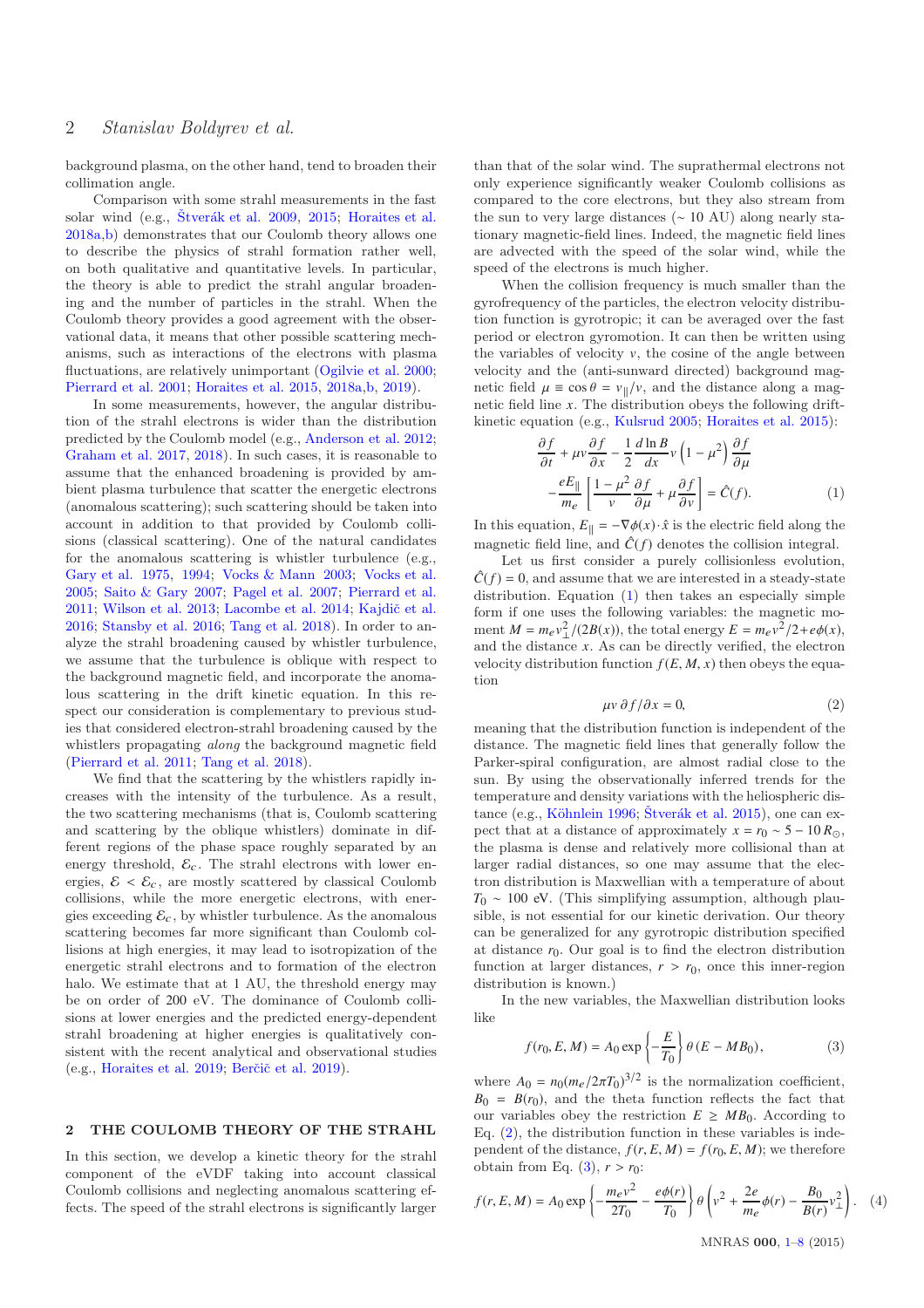Away from the sun,  $r > r_0$ , the ambipolar potential energy  $e\phi(r)$  fast approaches its maximal value,  $e\phi_{\infty}$ , which is a few times larger than  $T_0$ .<sup>[1](#page-2-0)</sup> We can estimate the pitch-angle breadth  $(\theta)$  of the beam at such distances, by equating the argument of the theta-function in Eq. [\(5\)](#page-2-1) to zero:

<span id="page-2-1"></span>
$$
\sin^2 \theta = \frac{v_{\perp}^2}{v^2} = \frac{B(r)}{B_0} \left( 1 + \frac{2e\phi_{\infty}}{m_e v^2} \right). \tag{5}
$$

For instance, at  $r = 1$  AU, we can estimate by order of magnitude that  $B(r)/B_0 \sim 10^{-4}$ , so for the electron kinetic energy of  $m_e v^2/2 \sim 100$  eV, the strahl collimation angle would be rather narrow,  $\theta \sim 10^{-2}$ .

One can show, however, that such a narrow collimation angle cannot be established, since it will be broadened by weak Coulomb collisions. In order to describe the Coulomb collisions, we need to add the collision integral in Eq. [\(2\)](#page-1-1). The energetic strahl electrons have relatively weak energy exchange with the plasma particles forming the Maxwellian core, however, they experience a significant pitch-angle scattering. In order to describe the strahl broadening, we, therefore, retain in the collision integral only the term describing the pitch-angle scattering (e.g., [Helander & Sigmar 2002\)](#page-7-31):

<span id="page-2-2"></span>
$$
\hat{C}(f) = \left(\frac{4\pi n(x)e^4\Lambda\beta}{m_e^2 v^3}\right)\frac{\partial}{\partial \mu}\left(1-\mu^2\right)\frac{\partial f}{\partial \mu}.\tag{6}
$$

This collision integral describes the pitch-angle scattering of the suprathermal strahl electrons  $(v^2 \gg v_{Te}^2)$  by the Maxwellian core electrons and the core ions. In Eq.  $(6)$ ,  $\beta = (1 + Z_{eff})/2$ , where  $Z_{eff}$  is the effective ion charge. For the solar wind plasma,  $\beta$  can be estimated as  $\beta \approx 1.05$ . The Coulomb logarithm can be estimated at 1 AU as  $\Lambda \approx 30$ , it is a slowly varying function of the distance, and  $n(r)$  is the density of the core electrons, which is approximately equal to the density of the ions, see e.g., [Horaites et al.](#page-7-15) [\(2019](#page-7-15)).

The collision integral can be rewritten using the new variables *E*, *M*, and *x*, which gives for the steady-state driftkinetic equation [\(Horaites et al. 2019\)](#page-7-15):

<span id="page-2-3"></span>
$$
\frac{\partial f(x, E, M)}{\partial x} = \frac{4\pi e^4 \Lambda \beta n(x)}{\mathcal{E}(E, x)B(x)} \frac{\partial}{\partial M} M \sqrt{1 - \frac{MB(x)}{\mathcal{E}(E, x)} \frac{\partial f}{\partial M}},\tag{7}
$$

where we have denoted  $\mathcal{E}(E, x) \equiv E - e\phi(x) = m_e v^2/2$ . The expression in the square root in Eq. [\(7\)](#page-2-3) can be simplified since, as one can directly verify,  $MB(x)/\mathcal{E}(E, x) = v_{\perp}^2/v^2$  $\sin^2 \theta \ll 1$ , and this term can be neglected. Moreover, as we are interested in the runaway electrons, the total electron energy should exceed the ambipolar potential barrier, *E* >  $e\phi_{\infty}$ 

An equation similar to Eq. [\(7\)](#page-2-3) was analyzed in our previous treatment of the problem [\(Horaites et al. 2019](#page-7-15)), where we were interested in the evolution of the strahl at radial distances significantly exceeding the coronal region,  $r \gg r_0$ . As a result, we were able to obtain the angular distribution of the strahl electrons, but could not specify the electron distribution function uniquely – our solution contained an arbitrary function of the electron kinetic energy. In the present work, we relate the electron distribution function to the boundary condition at  $r \sim r_0$ , and derive a complete solution for the suprathermal electron strahl.

It is convenient to represent the kinetic energy in the form  $\mathcal{E} = \Delta E + \mathcal{T}(x)$ , where the first term,  $\Delta E = E - e\phi_{\infty}$ , is independent of the distance, and all the radial dependence is included in the function  $\mathcal{T}(x) = e\phi_{\infty} - e\phi(x)$ .<sup>[2](#page-2-4)</sup> One can argue that the function  $\mathcal{T}(x)$  is on the order of the local electron temperature,  $\mathcal{T}(x) \approx T(x)$ . Indeed, the local kinetic energy of an electron,  $E - e\phi(x)$ , cannot exceed  $e\phi_{\infty} - e\phi(x)$ , otherwise, such an electron will run away to infinity. Therefore,  $\mathcal{T}(x)$  is on the order of the local kinetic energy of the background electrons, and, therefore, is proportional to their temperature. In what follows, we, therefore, will approximate  $\mathcal{E} \approx \Delta E + T(x)$ .

The form of Equation [\(7\)](#page-2-3) suggests that we may introduce the following new variable (see also [\(Horaites et al.](#page-7-15) [2019](#page-7-15))):

$$
dy = \left(\frac{4\pi e^4 \Lambda \beta}{\mathcal{E}}\right) \left(\frac{n(x)}{B(x)}\right) dx.
$$
 (8)

In this equation,  $dx$  is the length element along a magnetic field line. Since the magnetic field is frozen into the solarwind flow, the combination  $dxn(x)/B(x)$  is an invariant of the motion. We can, therefore, evaluate it at the distance  $r_0$ close to the sun, where the magnetic field lines are nearly radial,  $dxn(x)/B(x) = dr_0n(r_0)/B(r_0)$ . Next, we notice that the solar wind speed is nearly constant as a function of the radial distance at  $r > r_0$ . Therefore, any two points separated by the radial distance *dr* that corresponds to the separation *dx* along a field line, do not change their radial separation during the motion, thus  $dr = dr_0$ . We can, therefore, write

$$
dy = \left(\frac{4\pi e^4 \Lambda \beta}{\mathcal{E}}\right) \left(\frac{n_0}{B_0}\right) dr = \left(\frac{4\pi e^4 \Lambda \beta}{\Delta E + \mathcal{T}(r)}\right) \left(\frac{n_0}{B_0}\right) dr.
$$
 (9)

This equation can, in principle, be integrated once the temperature profile is specified. For instance, if we assume the model power-law behavior for the electron temperature  $\mathcal{T}(r) \propto r^{-0.5}$ , a straightforward calculation will give

<span id="page-2-5"></span>
$$
y = \frac{4\pi e^4 \Lambda \beta n_0}{B_0 \Delta E} R(r),\tag{10}
$$

where we have denoted

<span id="page-2-6"></span>
$$
R(r) = r \left[ 1 - 2 \left( \frac{\mathcal{T}(r)}{\Delta E} \right) + 2 \left( \frac{\mathcal{T}(r)}{\Delta E} \right)^2 \log \left( \frac{\Delta E}{\mathcal{T}(r)} + 1 \right) \right].
$$
 (11)

For a given energy,  $R(r)$  is a function of the heliospheric distance only. Since we are interested in suprathermal electrons, we can often approximate  $\mathcal{E} \approx \Delta E \gg \mathcal{T}(r)$ , and, therefore, in this limit the function  $R(r)$  can be replaced by  $r$  in Eq. [\(10\)](#page-2-5). We, however, note that in cases when we need to evaluate exponential functions, we may need to keep the small  $\mathcal{T}(r)$  term in the general expression for the energy  $E = e\phi_{\infty} + \Delta E = e\phi_{\infty} + \mathcal{E} - \mathcal{T}(r).$ 

<span id="page-2-0"></span><sup>&</sup>lt;sup>1</sup> We define the ambipolar potential in such a way that it is zero at  $r = r_0$ . Using standard methods, one can demonstrate that it increases to the values comparable to its asymptotic value  $\phi_{\infty}$  at a typical distance of order  $r \gtrsim r_0(m_e/m_i)^{1/4}$ , which for a hydrogen plasma gives  $r \gtrsim 6 r_0$ .

<span id="page-2-4"></span><sup>&</sup>lt;sup>2</sup> We remind the reader that we denote by x the distance along a magnetic field line, while keep the variable  $r$  for the radial distance. One variable can be expressed through the other by using the Parker-spiral shape of the magnetic field.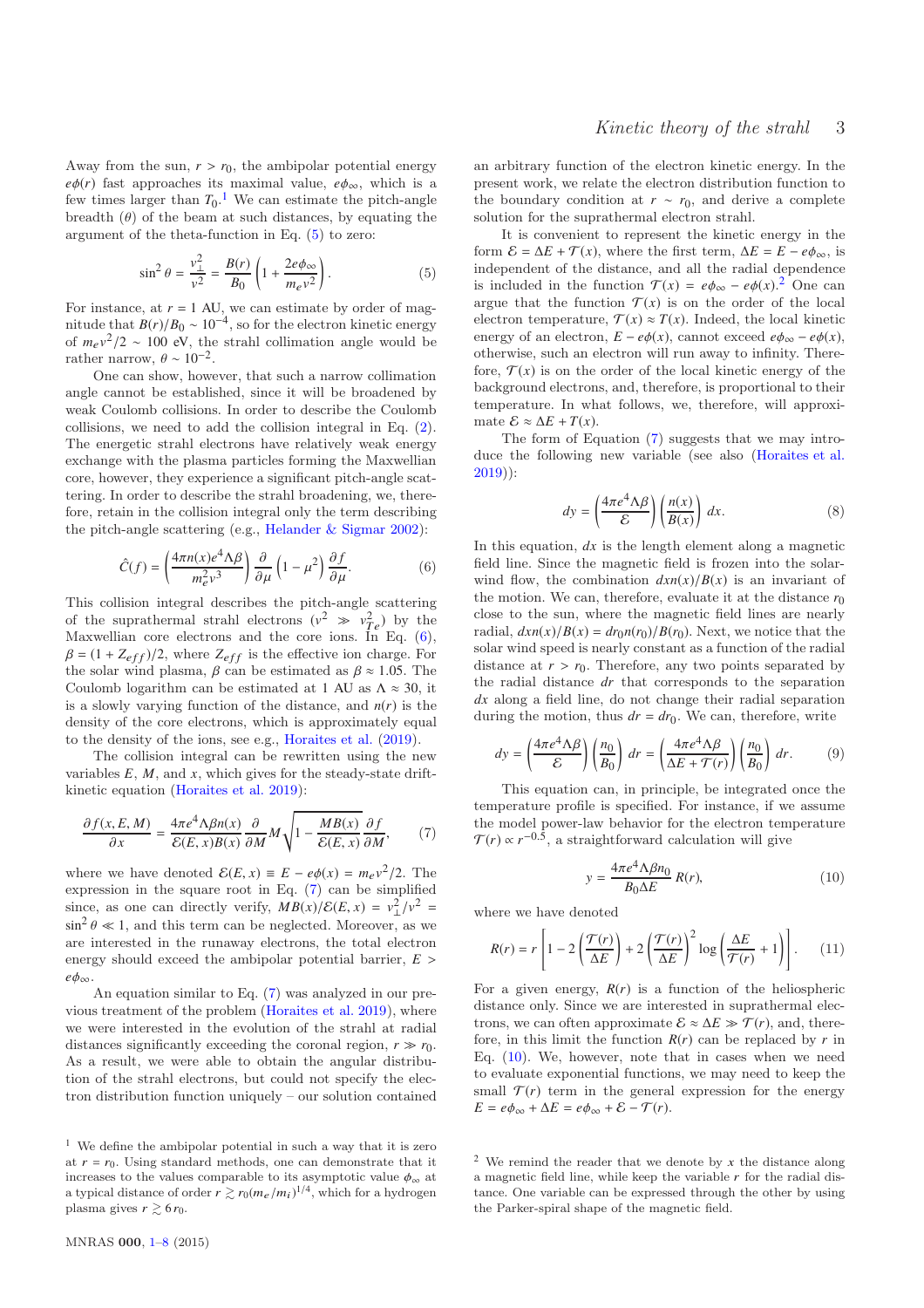## 4 Stanislav Boldyrev et al.

Equation [\(7\)](#page-2-3) now turns into a two-dimensional diffusion equation in *M*-space:

<span id="page-3-3"></span>
$$
\frac{\partial}{\partial y} f(y, E, M) = \frac{\partial}{\partial M} M \frac{\partial}{\partial M} f.
$$
 (12)

The standard solution of Eq. [\(7\)](#page-2-3) takes the form (Eqs. 5-6, [Horaites et al. 2019](#page-7-15)):

<span id="page-3-0"></span>
$$
f(y, E, M) = \frac{C(E)}{y} \exp\left(-\frac{M}{y}\right),\tag{13}
$$

where  $C(E)$  is an arbitrary function. We would now like to match the solution [\(13\)](#page-3-0) with our formula for the collisionless case [\(4\)](#page-1-3). We will accomplish this by imposing that the two solutions have the same width (∆*M*) and amplitude at some distance  $y_m$ . First let us consider that the width of the strahl (in terms of *M*) inferred from Eq. [\(13\)](#page-3-0),  $\Delta M$ , is on the order  $\Delta M \sim y$ . By comparison, the width of the strahl described by Eq. [\(4\)](#page-1-3) is estimated as  $\Delta M \sim E/B_0$ . So we find that the solutions will have the same width, and can be approximately matched, at the (energy-dependent) distance  $y_m \sim E/B_0$ . Additionally equating the amplitudes of solutions [\(13\)](#page-3-0), [\(4\)](#page-1-3) leads to the expression, which we use to model the strahl<sup>[3](#page-3-1)</sup> at distances  $y \gtrsim y_m$ :

$$
f = A_0 \exp\left(-\frac{E}{T_0}\right) \frac{E}{B_0} \frac{1}{y} \exp\left(-\frac{M}{y}\right). \tag{14}
$$

The obtained solution can be re-written in a more compact form if we introduce the electron mean free path at  $r = r_0$ , defined as

$$
\lambda_0 = \frac{T_0^2}{4\pi n_0 e^4 \Lambda \beta}.
$$
\n(15)

We then get for the suprathermal part of the distribution function

<span id="page-3-5"></span>
$$
f \approx A_0 F_0 \frac{\lambda_0}{R(r)} \left[ \frac{\Delta E + e\phi_{\infty}}{e\phi_{\infty}} \right] \frac{\Delta E}{T_0} \exp\left(-\frac{\Delta E}{T_0}\right) \times \times \exp\left(-\frac{\mathcal{E}\Delta E \sin^2 \theta}{T_0^2} \frac{\lambda_0}{R(r)} \frac{B_0}{B(r)}\right),\tag{16}
$$

where

<span id="page-3-2"></span>
$$
F_0 = \frac{e\phi_{\infty}}{T_0} \exp\left(-\frac{e\phi_{\infty}}{T_0}\right) \approx \left(\frac{T_{i,0}}{T_0}\right)^{1/2} \left(\frac{m_e}{m_i}\right)^{1/2}.
$$
 (17)

We remind the reader that  $\mathcal{E} = m_e v^2 / 2$  is the electron kinetic energy,  $\Delta E \approx \mathcal{E} - T(r)$  is the excess of the kinetic energy of the strahl electrons over the thermal energy of the background plasma, and the distance parameter  $R(r)$  is given by formula [\(11\)](#page-2-6). In formula [\(17\)](#page-3-2),  $T_{i,0}$  is the temperature of the ions at the source location  $r_0$ . The estimate for  $F_0$  comes from the fact that the ambipolar potential barrier  $\phi_{\infty}$  is established as to ensure that the proton and electron fluxes from the sun balance each other. The electrons, as lighter particles, escape with higher velocities, therefore,  $\phi_{\infty}$  is negative and  $e\phi_{\infty}$  is positive. Observations and analytical modeling suggests that the ions are heated more efficiently in the corona, so that  $T_{i,0}/T_0 \approx 10$  (e.g., [Chandran et al. 2011\)](#page-7-32). A kinetic calculation, assuming that at  $r_0$  the distributions of both the ions and the electrons are Maxwellian and the outflows are radially symmetric, then leads to the estimate [\(17\)](#page-3-2) and to  $e\phi_{\infty}/T_0 \approx 4.4$  $e\phi_{\infty}/T_0 \approx 4.4$  $e\phi_{\infty}/T_0 \approx 4.4$  Formula [\(16\)](#page-3-5) is the main result of our Coulomb theory of the electron strahl.

#### 3 ANALYSIS OF THE COULOMB STRAHL **SOLUTION**

In this section we discuss what predictions follow from the strahl solution mediated by Coulomb collisions (Eq. [16\)](#page-3-5) and to what extend they agree with the available observations.

First result is the width of the strahl, which can be found from the exponential factor in Eq. [\(16\)](#page-3-5):

<span id="page-3-6"></span>
$$
\sin^2 \theta \approx \frac{T_0^2}{\mathcal{E}\Delta E} \frac{R(r)}{\lambda_0} \frac{B(r)}{B_0}.
$$
 (18)

The formula is valid as long as our main assumption  $\sin^2 \theta \ll 1$  is satisfied. In the limit  $\mathcal{E} \gg \mathcal{T}(r)$ , this formula is consistent with the result derived previously in [Horaites et al.](#page-7-15) [\(2019\)](#page-7-15), where it was found to be in good agreement with the Wind measurements using the SWE instrument [\(Ogilvie et al. 2000](#page-7-12)). We remind that the Parkerspiral magnetic-field strength has the form

<span id="page-3-7"></span>
$$
B(r) = B_0 \frac{r_0^2}{r^2} \sqrt{1 + \frac{r^2}{r_{45}^2}},
$$
\n(19)

where  $r_{45}$  is the heliospheric distance where the magnetic field line makes an angle of  $45°$  with the radial direction. From observations, one can estimate that  $r_{45} \approx 1$  AU. From Eqs. [\(18\)](#page-3-6) and [\(19\)](#page-3-7) one can see that the strahl becomes progressively stronger collimated with the distance in the inner heliosphere,  $r < r_{45}$ . However, at  $r \gg r_{45}$  the width of the strahl saturates, that is, it becomes independent of the distance. This effect was discovered in [\(Horaites et al. 2019](#page-7-15)). It can be explained in the following way. At large heliospheric distances, the Parker spiral becomes progressively better aligned with the azimuthal heliospheric direction, so that the travel distance of the electrons increases as they propagate away from the sun, which enhances the efficiency of the Coulomb collisions. Simultaneously, the strength of the magnetic field [\(19\)](#page-3-7) declines with the distance slower in the outer heliosphere, which reduces the magnetic focusing effect. The solution presented above demonstrates that in this case the magnetic focusing and Coulomb pitch-angle broadening balance each other at  $r \gg r_{45}$ , which leads to a universal saturated width of the strahl.

Second, formula [\(16\)](#page-3-5) also allows us to estimate the number of particles in the strahl. First, we note that due to the exponential cutoff, only the energies  $\Delta E \approx \mathcal{E} \lesssim T_0$  will contribute significantly to the integral of the distribution function [\(16\)](#page-3-5). Therefore, the expression in the square brackets in Eq.  $(16)$  is of order unity. Next, we assume that the strahl is

<span id="page-3-4"></span><sup>4</sup> Strictly speaking, the kinetic calculation gives the following condition for the potential barrier  $\left[1 + \frac{e\phi_{\infty}}{T_0}\right] \exp\left(-\frac{e\phi_{\infty}}{T_0}\right)$  =  $\left(\frac{T_{i,0}}{T_0}\right)^{1/2} \left(\frac{m_e}{m_i}\right)^{1/2}$ . However, as  $e\phi_{\infty}/T_0 \approx 4$ , we may neglect unity in the square brackets and use Eq.  $(17)$  as an estimate.

<span id="page-3-1"></span> $3$  From Eq.  $(10)$ , one can estimate that the distance at which the two solutions match is several times larger than  $r_0$ , so that the collimation angle of the suprathermal electrons is smaller than one, and the diffusion equation [\(12\)](#page-3-3) derived in the limit of small collimation angles, is applicable.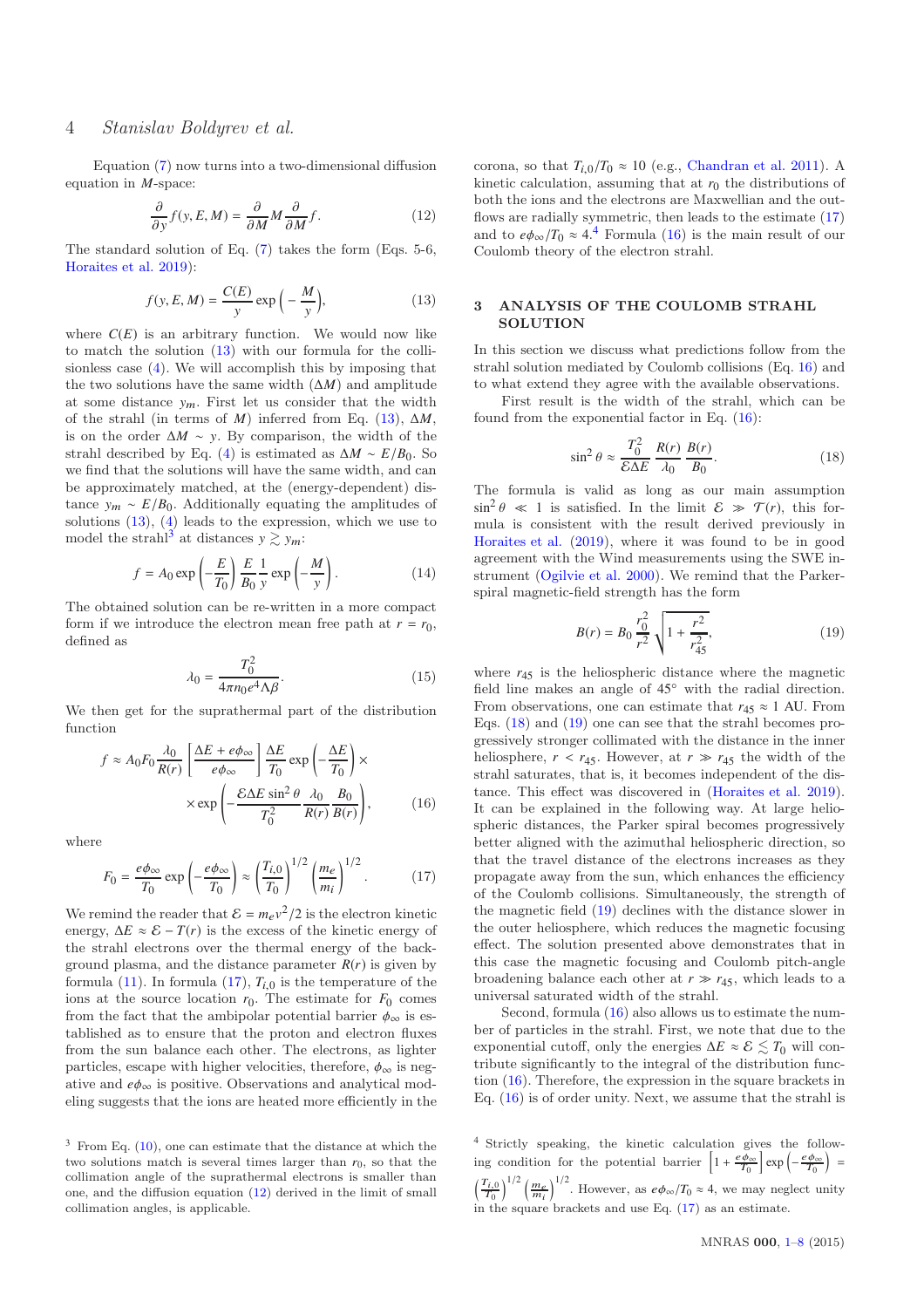narrow, so we can approximate  $\sin \theta \sim \theta$ . The strahl distribution function [\(16\)](#page-3-5) can then be easily integrated over the velocity space, and we obtain

<span id="page-4-0"></span>
$$
\frac{n_{st}(r)}{n(r)} \approx \frac{F_0}{2} \frac{B(r)}{B_0} \frac{n_0}{n(r)} \exp\left(\frac{\mathcal{T}(r)}{T_0}\right). \tag{20}
$$

We remind that  $\mathcal{T}(r)$  is on the order of the local electron temperature, and  $\mathcal{T}(r)$  is smaller than  $T_0$ . At 1 AU, we estimate from this formula that  $n_{st}(r)/n(r) \approx 0.05$ . This simple derivation provides a rather good agreement with the values inferred from observations (e.g.,  $\text{Stverak}$  et al. 2009). Due to the slowly changing function  $\exp(\mathcal{T}(r)/T_0)$ , our formula [\(20\)](#page-4-0) also predicts that in the inner heliosphere, the fraction of particles in the strahl slowly declines with the distance, which is in a agreement with the observations by Štverák et al.  $(2009)$ .

In the outer heliosphere  $r \gg r_{45}$ , however, our Coulomb formula predicts a relative increase of the strahl fraction, while the observations demonstrate the opposite trend. This may be not surprising, however, since our Coulomb model does not include possible strong angular scattering and isotropization of the strahl electrons due to non-Coulomb effects, and, therefore, it overestimates the strahl population. Non-Coulomb (anomalous) broadening may also explain the instances where the strahl width was observed to be broader than that predicted by the Coulomb model or where the width of the strahl was found to increase with the heliospheric distance rather than decrease or saturate (e.g., [Anderson et al. 2012;](#page-6-2) [Graham et al. 2017,](#page-7-16) [2018;](#page-7-17) [Horaites et al. 2019](#page-7-15)). The non-Coulomb scattering effects are discussed in section [4.](#page-4-1)

Third, as follows from Eq. [\(18\)](#page-3-6), the strahl width is independent of the parameters of the source – the electron temperature  $T_0$  and the magnetic field  $B_0$ . The information about the electron distribution function of the source is, however, imprinted in the strahl amplitude. Our formula [\(16\)](#page-3-5) demonstrates that for the Maxwellian velocity distribution of the source electrons, the strahl amplitude is proportional to  $(\mathcal{E}/T_0) \exp(-\mathcal{E}/T_0)$ . This result agrees with the exponential fall-off of the strahl amplitude previously reported in the SWE measurements by [Ogilvie et al.](#page-7-12) [\(2000](#page-7-12)), where the characteristic temperature scales of about  $T_0 \sim 100$  eV were detected. We also note that the strahl amplitude, as given by our formula [\(16\)](#page-3-5), is rather low. An estimate shows that at 1 AU , the strahl component of the distribution function starts to exceed the Maxwellian core component at about  $\mathcal{E} \gtrsim 4T(r)$ , which also agrees with available observations (e.g.,  $\text{Stverák}$  et al. 2009).

Finally, it is interesting to point out that a nonmonotone velocity profile of the strahl, as given by the Coulomb theory [\(16\)](#page-3-5), may, in principle, lead to an instability, and if so, it would hardly persist at large heliospheric distances. If the core+strahl distribution function becomes unstable, it will quickly relax to a stable monotone profile. The relaxation process will smooth out the velocity profile at energies  $\Delta E \leq T_0$ , but will not change the number of particles in the strahl as estimated in Eq. [\(20\)](#page-4-0), and the exponential decline of the strahl amplitude at higher energies,  $ΔE$   $\gtrsim$   $T_0$ .

#### <span id="page-4-1"></span>4 ANOMALOUS BROADENING OF THE **STRAHL**

Observations demonstrate that the electron strahl overlaps in energies with another suprathermal component of the electron distribution function, the so-called halo. The halo population is nearly isotropic in the velocity space, and its distribution is well approximated by a power-law function at large energies (e.g., [Pierrard et al. 2016\)](#page-7-7). The origin of the halo is currently not well understood. It is possible that several distinct mechanisms are at play in the halo formation. One mechanism is related to the possibility that the fast electrons can be trapped by the magnetic field lines at large heliospheric distances and directed back toward the sun by reflection by plasma inhomogeneities or by following looped magnetic field lines (e.g., [Scudder & Olbert 1979;](#page-7-33) [Gosling et al. 1993](#page-7-34), [2001;](#page-7-35) [Horaites et al. 2019](#page-7-15)). Indeed, the observed isotropy of the halo demonstrates the presence of sun-ward moving energetic electrons. Since these electron are rather energetic, they are virtually unaffected by Coulomb collisions and, therefore, they can come from very large radial distances (∼ 10 AU). As these electrons propagate closer to the sun in the regions of increasing magneticfield strength, magnetic de-focusing can efficiently isotropize their velocity distribution function. The halo electrons can thus be the population of suprathermal electrons escaped the sun as a strahl but later trapped by magnetic field lines at global heliospheric scales, and isotropized by the combination of Coulomb collisions and magnetic de-focusing. This is consistent with the fact that the halo is nearly isotropic but the strahls are predominantly observed in the anti-sunward directions.

An alternative possibility, which will be discussed in more detail below, is that the halo is generated locally from the strahl electrons that experience very strong angular scattering by some mechanism (e.g.,  $\text{Stverák et al. 2009, 2015}.$  $\text{Stverák et al. 2009, 2015}.$  $\text{Stverák et al. 2009, 2015}.$ The nature of such a mechanism can be debated, but a possible candidate for scattering is interaction with ambient plasma turbulence, in particular, the whistler modes. The wave-particle resonance condition,  $\omega - k_{\parallel} v - n\Omega_e = 0$ , can be easily satisfied for  $n = \pm 1$ . The quantitative description of this process depends on the model assumed for the whistler turbulence. For instance, one can assume that turbulence consists mostly of the whistlers propagating along the direction of the magnetic field lines,  $k_{\parallel} \gg k_{\perp}$ . Such models were developed in (e.g., [Pierrard et al. 2011;](#page-7-24) [Tang et al.](#page-7-29) [2018](#page-7-29)), as possible candidates for explaining the evolution of suprathermal electrons. The advection-diffusion kinetic equations describing the electron strahl were derived that could be analyzed analytically and numerically.

In our consideration, we concentrate on the complementary case, when the whistler turbulence is oblique, that is,  $k_{\perp} > k_{\parallel}$ . This assumption may be consistent with some phenomenological and numerical models (e.g., [Cho & Lazarian](#page-7-36) [2009](#page-7-36); [Boldyrev & Perez 2012](#page-6-4); [Meyrand & Galtier 2013](#page-7-37)) and observations [\(Alexandrova et al. 2009](#page-6-5); [Kiyani et al. 2009;](#page-7-38) [Chen et al. 2010,](#page-7-39) [2012](#page-7-40); [Sahraoui et al. 2013](#page-7-41); [Narita et al.](#page-7-42) [2016](#page-7-42)), and similarly to the case of quasi-parallel turbulence, it also allows for analytical treatment. In the case of oblique propagation, the whistler-mode frequency has the form

<span id="page-4-2"></span>
$$
\omega = k_{\parallel} k_{\perp} v_A d_i, \qquad (21)
$$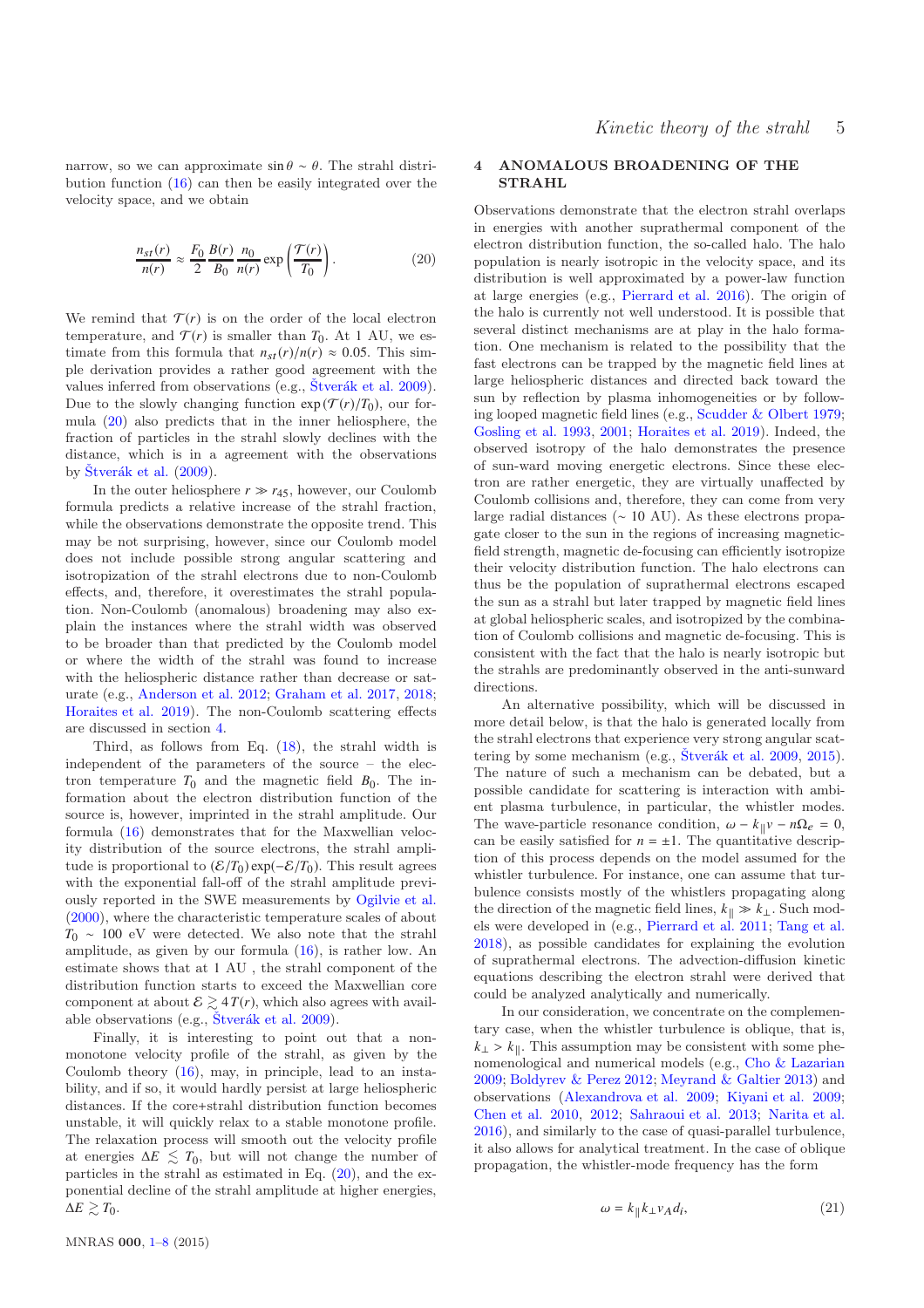where  $v_A$  is the Alfvén speed and  $d_i$  is the ion inertial scale. Whistlers exist in the region of the phase space  $\omega \gg k v \overline{\tau_i}$ , where  $v_{Ti}$  is the thermal velocity of the ions. In the case when the ion plasma beta is of order one,  $\beta_i = v_{Ti}^2/v_A^2 \approx 1$ , this condition implies that  $k_{\parallel} d_i \gg 1$ . For electron velocities  $v \gg v_{Te}$ , we see from Eq. [\(21\)](#page-4-2) that  $\omega \ll k_{\parallel} v$ , therefore, the resonance condition reads  $k_{\parallel} v = \pm \Omega_e$ .

The simplest analytical description of the wave-particle interaction is in the form of quasilinear diffusion, which demonstrates how the distribution function evolves under the action of a large number of particle interactions with an ensemble of linear waves (e.g., [Stix 1992](#page-7-43), Chapter 17). This is certainly an approximation as the whistler modes are not necessarily linear waves. However, it is known from analytic modeling and observation, that even in the case of strongly nonlinear turbulence, the linear and nonlinear terms in the governing plasma equations are on the same order (the so-called critical balance condition) [\(Goldreich & Sridhar 1995](#page-7-44); [Cho & Lazarian 2009;](#page-7-36) [TenBarge & Howes 2012](#page-7-45); [Boldyrev & Perez 2012\)](#page-6-4). Therefore, a consideration based on a linear dispersion relation, in addition to being analytically tractable, provides a good order-of-magnitude estimate. One can ask what contribution the quasilinear interaction provides to the pitch-angle scattering. For that we write the collision operator as

<span id="page-5-5"></span>
$$
\hat{C} = S \frac{\partial}{\partial \mu} \left( 1 - \mu^2 \right) \frac{\partial f}{\partial \mu},\tag{22}
$$

where  $S = S_C + S_{QL}$  is the sum of the Coulomb collision term and the quasilinear diffusion term. The Coulomb collision part is given by Eq. [\(6\)](#page-2-2). The quasilinear diffusion coefficient *S<sub>QL</sub>* is proportional to the integral of the intensity of the electric-field fluctuations associated with the whistler waves [\(Stix 1992](#page-7-43), page 498). In our case of  $\omega \ll k_{\parallel} v = \Omega_e$ , this coefficient takes the form

<span id="page-5-0"></span>
$$
S_{QL} = \frac{\pi e^2 \Omega_e^2}{m_e^2 v^3} \int d^2 k_{\perp} \frac{1}{\omega^2} \left| E(k_{\parallel}, k_{\perp}) \right|_{k_{\parallel} = \Omega_e/v}^2.
$$
 (23)

The electric field of oblique whistler modes has a strong potential component, which is related to their magnetic component as  $(\beta_e/2)e\phi_k/T_e \sim \delta B_k/B$ , where *B* is a constant background magnetic field (e.g., [Chen & Boldyrev 2017\)](#page-7-46). This allows us to express the electric spectrum through the magnetic spectrum,

$$
\left| E(k_{\parallel}, k_{\perp}) \right|^2 = k_{\perp}^2 \frac{4T_e^2}{e^2 \beta_e^2} \left| \frac{\delta B_k}{B} \right|^2.
$$
 (24)

Substituting this result and expression [\(21\)](#page-4-2) for the whistler frequency, in the integral  $(23)$ , we obtain

<span id="page-5-3"></span>
$$
S_{QL} = \frac{4\pi\Omega_e^2 T_e^2}{m_e^2 v^3 \beta_e^2 v_A^2 d_i^2 k_{\parallel}^2} \int d^2 k_{\perp} \left| \frac{\delta B_k}{B} \right|_{k_{\parallel} = \Omega_e/v}^2.
$$
 (25)

Conveniently, the scattering coefficient provided by oblique whistler modes depends only on the field-parallel spectrum of the magnetic fluctuations, for which we will assume a power-law behavior

<span id="page-5-2"></span>
$$
\int d^2 k_{\perp} \left| \frac{\delta B_k}{B} \right|^2 = \left| \frac{\delta B_{k_{\parallel}}}{B} \right|^2 = D k_{\parallel}^{-\alpha}.
$$
 (26)

Here *D* is the normalization coefficient. It is convenient to express this coefficient through the intensity of magnetic fluctuations in whistler turbulence. Since whistlers exist only at scales  $k_{\parallel} d_i \gg 1$  (and they are strongly Landau damped at  $k_{\parallel}d_i \approx 1$  (e.g., [Chen et al. 2013](#page-7-47))), we estimate the total magnetic energy in the whistler fluctuations as

$$
\left(\frac{\delta B}{B}\right)^2 = \int\limits_{1/d_i} dk_{\parallel} \left|\frac{\delta B_{k_{\parallel}}}{B}\right|^2 = \frac{d_i^{\alpha - 1}}{\alpha - 1}D,\tag{27}
$$

which gives

<span id="page-5-1"></span>
$$
D = \frac{\alpha - 1}{d_i^{\alpha - 1}} \left(\frac{\delta B}{B}\right)^2.
$$
 (28)

The intensity of the whistler magnetic fluctuations is a parameter of the theory; it can be inferred, for example, from observations, or obtained from numerical simulations or analytical modeling. Substituting expression [\(28\)](#page-5-1) into Eq. [\(26\)](#page-5-2) and into the quasilinear diffusion integral [\(25\)](#page-5-3) we finally arrive at the expression for the scattering coefficient

<span id="page-5-6"></span>
$$
S = \frac{4\pi n(r)e^4\Lambda}{m_e^2 v^3} \left[ 1 + \frac{4\pi(\alpha - 1)}{\beta_e^2} \left( \frac{\lambda_e}{d_i} \right) \left( \frac{m_e}{m_i} \right)^\alpha \left( \frac{\delta B}{B} \right)^2 \left( \frac{v}{v_A} \right)^{\alpha + 2} \right].
$$
 (29)

The first term in the brackets corresponds to the classical Coulomb scattering, while the second term described the anomalous scattering by the whistlers.

For further consideration, one needs to specify the parameters of the whistler turbulence: its spectral scaling  $\alpha$ , and the intensity of the turbulent fluctuations. As an example, we may perform a simple estimate by assuming that the field-perpendicular spectrum of the turbulence scales as  $k_{\perp}^{-8/3}$  and its anisotropy is  $k_{\parallel} \propto$  $(k<sub>⊥</sub>)<sup>1/3</sup>$ . This is consistent with observations and numerical simulations [\(Howes et al. 2006;](#page-7-48) [Cho & Lazarian 2009;](#page-7-36) [Alexandrova et al. 2009](#page-6-5); [Kiyani et al. 2009;](#page-7-38) [Chen et al.](#page-7-39) [2010](#page-7-39), [2012](#page-7-40); [Sahraoui et al. 2013;](#page-7-41) [Meyrand & Galtier 2013;](#page-7-37) Grošelj et al. 2018; [Roytershteyn et al. 2019](#page-7-50)). We then derive that the field-parallel spectrum scales as ~  $k_{\parallel}^{-6}$ , and, therefore,  $\alpha = 6$ . In addition, at the distance of 1<sup>"</sup>AU, we may estimate  $d_i = 10^7$  cm,  $\lambda_e = 10^{13}$  cm,  $v_A = 7 \times 10^6$  cm/s,  $v_{Te} = 2 \times 10^8 \text{ cm/s} \approx 10 \text{ eV}$ , and  $\beta_e = 1$ . For the intensity of the whistler fluctuations, we may follow observational re-sults (e.g., [Chen et al. 2013](#page-7-47)) and assume that the intensity of magnetic fluctuations is on order of  $(\delta B/B_0)^2 \sim 10^{-2}$ . In fact, it is believed that the magnetic fluctuations in the observations are dominated by the kinetic-Alfvén modes, with the whistlers contributing only a fraction of the fluctuation energy (e.g., [Chen et al. 2013\)](#page-7-47), so this expression can serve as a rather conservative upper boundary. We then obtain

$$
S = \frac{4\pi n(r)e^4\Lambda}{m_e^2 v^3} \left[1 + \left(\frac{\mathcal{E}}{\mathcal{E}_c}\right)^4\right],\tag{30}
$$

where  $\mathcal{E}_c \approx 200 \,\text{eV}^{\,5}$  $\mathcal{E}_c \approx 200 \,\text{eV}^{\,5}$  $\mathcal{E}_c \approx 200 \,\text{eV}^{\,5}$ 

We see that the anomalous diffusion strongly depends on the energy. For energies below the characteristic energy  $\mathcal{E}_c$ , the electron scattering is provided mostly by Coulomb collisions. As the energy increases above  $\mathcal{E}_c$ , scattering by

<span id="page-5-4"></span><sup>5</sup> This value, based of somewhat overestimated magnitude of the magnetic fluctuations  $\delta B/B_0$ , provides a lower boundary for the characteristic energy  $\mathcal{E}_c$ . As follows from formula [\(31\)](#page-6-6) given below, weaker magnetic fluctuations would lead to a larger characteristic energy.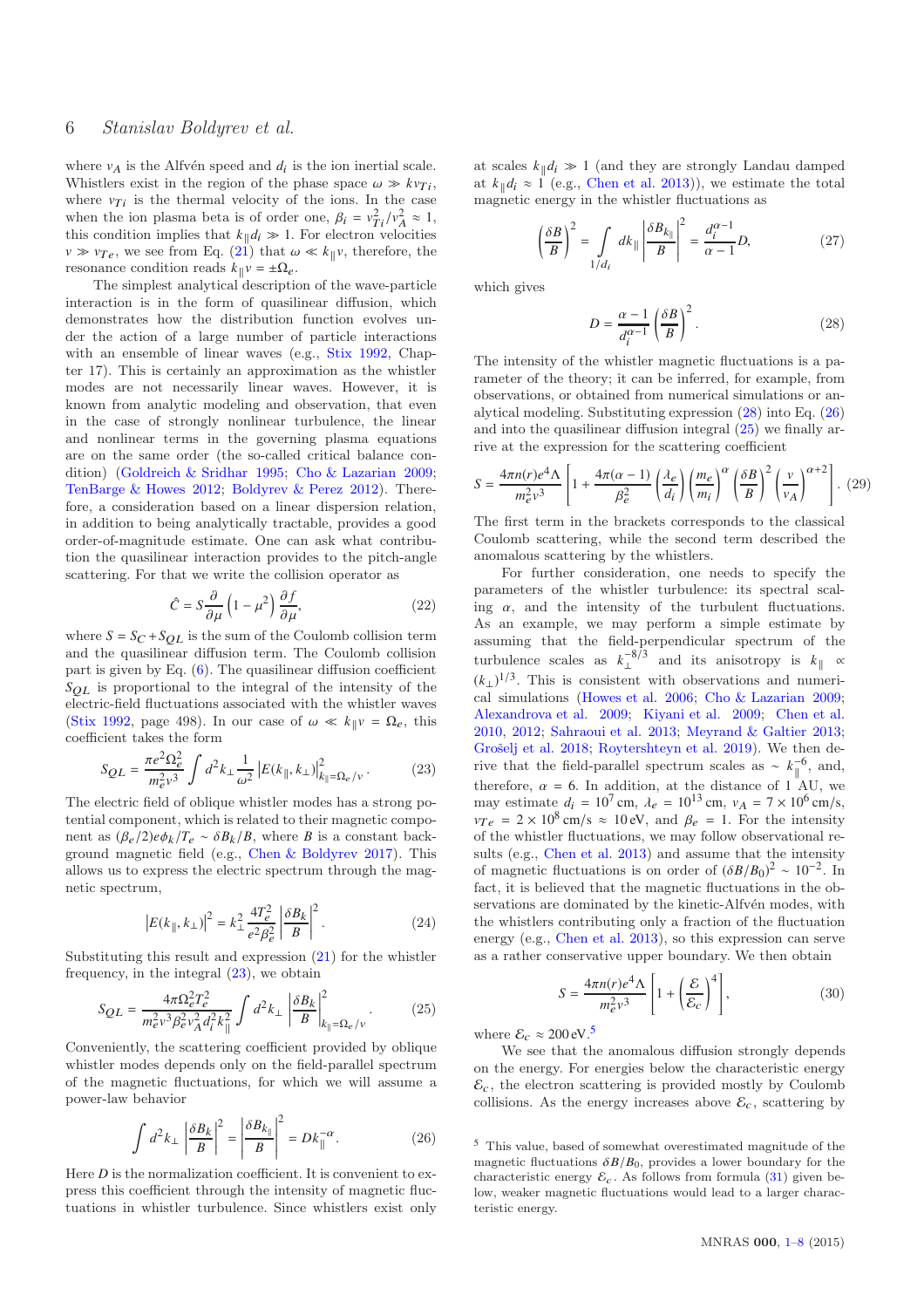whistlers rapidly becomes dominant. This result is consistent, for instance, with the fast solar wind observations in (e.g., [Horaites et al. 2019\)](#page-7-15) that found that the electron strahl is rather well described by the Coulomb theory, that is, it is not affected by anomalously strong scattering at relatively low energies, below 100−200 eV. Our results are also broadly consistent with the recent studies by (Berčič et al. [2019](#page-6-3)) who noticed that the strahl angular broadening is a function of the electron energy and it starts to increase at energies exceeding several hundred *eV*.

From Eq. [\(6\)](#page-2-2) one can see that the threshold energy scales as

<span id="page-6-6"></span>
$$
\mathcal{E}_c \propto \left[ (\delta B)^{-2} B(r)^6 n(r)^{-3/2} \right]^{1/4}.
$$
 (31)

According to observational estimates (e.g., [Horbury et al.](#page-7-51) [1996](#page-7-51); [Horbury & Balogh 2001](#page-7-52); [Bruno & Carbone 2013\)](#page-6-7), the intensity of magnetic fluctuations measured at a given frequency in the Alfvénic inertial interval in a spacecraft frame (that, according to the Taylor hypothesis, corresponds to a given field-perpendicular scale), declines as  $1/r^4$  with the heliospheric distance. Simultaneously, since the plasma density declines as  $n(r) \propto 1/r^2$ , the ion inertial scale increases with the distance as  $d_i \propto r$ . In order to estimate how the whistler component of the turbulence evolves with the distance, one needs to know the mechanism of turbulence generation, which is currently not well understood. One may, however, assume that the intensity of the whistler turbulence is proportional to the intensity of kinetic plasma turbulence at the scale  $d_i$  (in fact, whistler turbulence may be generated at this scale (e.g., [Horaites et al. 2018b](#page-7-11))). Since at scales smaller that  $d_i$ , the spectrum of observed magnetic fluctuation is ∼  $k_{\perp}^{-8/3}$ , their intensity at *d<sub>i</sub>* is  $\int_{1/d_i} k_{\perp}^{-8/3} dk_{\perp} \sim d_i^{5/3}$  $i^{(3)}$ . When the intensity of the Alfvenic fluctuations at a given scale decreases as  $1/r^4$  while the transition scale to the kinetic regime increases as  $d_i \sim r$ , the intensity of magnetic fluctuations at the *d<sub>i</sub>* scale varies as  $(\delta B/B)^2 \propto r^{-4+5/3} = r^{-7/3}$ . We therefore assume this behavior as the upper boundary for the whistler fluctuations.

In the inner heliosphere  $(r \ll 1 \text{ AU})$  the magnetic field strength scales approximately as  $B(r) \propto 1/r^2$ , therefore, the threshold  $\mathcal{E}_c$  should vary approximately as  $\mathcal{E}_c \propto r^{-5/3}$ . In the outer heliosphere  $(r \gg 1 \text{ AU})$ , the magnetic strength varies approximately as  $B(r) \propto 1/r$ , therefore, the energy threshold scales as  $\mathcal{E}_c \propto r^{-1/6}$ . The threshold is quite high in the inner heliosphere so it does not significantly affect the number of particles in the strahl. In the outer heliosphere, however, the threshold may be comparable to  $T_0$ , so its variations may significantly affect the number of strahl particles. This may be broadly consistent with the observational results that the fraction of the electrons forming the strahl decreases in the outer heliosphere.

#### <span id="page-6-0"></span>5 CONCLUSIONS

In this work, we have developed a kinetic theory of the electron strahl, which describes the global evolution of the strahl electrons and relates their velocity distribution function at the hot coronal region to that at larger heliospheric distances. We have solved the drift-kinetic equation that traces the distribution function along the Parker-spiraled magnetic field lines. We have considered two pitch-angle scattering mechanisms that are believed to be relevant for the strahl broadening - Coulomb collisions (classical scattering) and scattering by plasma turbulence (anomalous scattering).

The main prediction of our Coulomb theory is the strahl distribution function given by Eq. [\(16\)](#page-3-5). We have found that this theory captures some essential physics of the strahl formation. In particular, the number of electrons forming the strahl, given by Eq. [\(20\)](#page-4-0), and the angular width of the strahl, given by Eq. [\(18\)](#page-3-6), are in good qualitative and sometimes quantitative agreement with the available observations where there are reason to believe that anomalous scattering is not significant (e.g., [Horaites et al. 2018a](#page-7-10)[,b](#page-7-11), [2019](#page-7-15)).

When anomalous scattering mechanisms, e.g., pitchangle diffusion caused by plasma turbulence, become important, the Coulomb theory is not applicable. To address such a situation, in addition to Coulomb collisions we have considered a quasi-linear diffusion provided by oblique whistler turbulence, as described by Eqs.  $(22, 29)$  $(22, 29)$ . We have found that in this case, the angular broadening of the strahl becomes energy dependent. In particular, it alters the Coulomb theory at high energies. Whistler turbulence may, therefore, efficiently scatter and isotropize very energetic electrons possibly leading to formation of the electron halo.

According to our results, the anomalous scattering becomes significant when the electron kinetic energy exceeds certain characteristic energy  $\mathcal{E}_c$ . This energy threshold becomes lower at larger heliospheric distances, implying that the anomalous scattering mechanism becomes progressively more important with the distance. For a model spectral distribution of whistler turbulence we estimate that at 1AU, the anomalous scattering is not expected to be significant as compared to Coulomb collisions at the energies below 200 eV, but it becomes progressively more important at higher energies. These results are broadly consistent with the recent analytical and observational findings by [Horaites et al.](#page-7-15) [\(2019](#page-7-15)); Berčič et al. [\(2019\)](#page-6-3).

#### ACKNOWLEDGEMENTS

We are grateful to Christopher Chen for useful comments. The work of SB and KH was supported by the NSF under the grant no. NSF PHY-1707272 and by NASA under the grant no. NASA 80NSSC18K0646. SB was also partly supported by the DOE grant No. DE-SC0018266.

#### **REFERENCES**

- <span id="page-6-5"></span>Alexandrova O., Saur J., Lacombe C., Mangeney A., Mitchell J., Schwartz S. J., Robert P., 2009, [Physical Review Letters,](http://dx.doi.org/10.1103/PhysRevLett.103.165003) [103, 165003](http://adsabs.harvard.edu/abs/2009PhRvL.103p5003A)
- <span id="page-6-2"></span>Anderson B. R., Skoug R. M., Steinberg J. T., McComas D. J., 2012, [Journal of Geophysical Research \(Space Physics\),](http://dx.doi.org/10.1029/2011JA017269) [117, A04107](http://adsabs.harvard.edu/abs/2012JGRA..117.4107A)
- <span id="page-6-1"></span>Bale S. D., et al., 2016, [Space Science Reviews,](http://dx.doi.org/10.1007/s11214-016-0244-5) [204, 49](http://adsabs.harvard.edu/abs/2016SSRv..204...49B)
- <span id="page-6-3"></span>Berčič L., Maksimović M., Land i S., Matteini L., 2019, [MNRAS,](http://dx.doi.org/10.1093/mnras/stz1007) [486, 3404](https://ui.adsabs.harvard.edu/abs/2019MNRAS.486.3404B)
- <span id="page-6-4"></span>Boldyrev S., Perez J. C., 2012, [The Astrophysical Journal Letters,](http://dx.doi.org/10.1088/2041-8205/758/2/L44) [758, L44](http://adsabs.harvard.edu/abs/2012ApJ...758L..44B)
- <span id="page-6-7"></span>Bruno R., Carbone V., 2013, [Living Reviews in Solar Physics,](http://dx.doi.org/10.12942/lrsp-2013-2) [10, 2](http://adsabs.harvard.edu/abs/2013LRSP...10....2B)